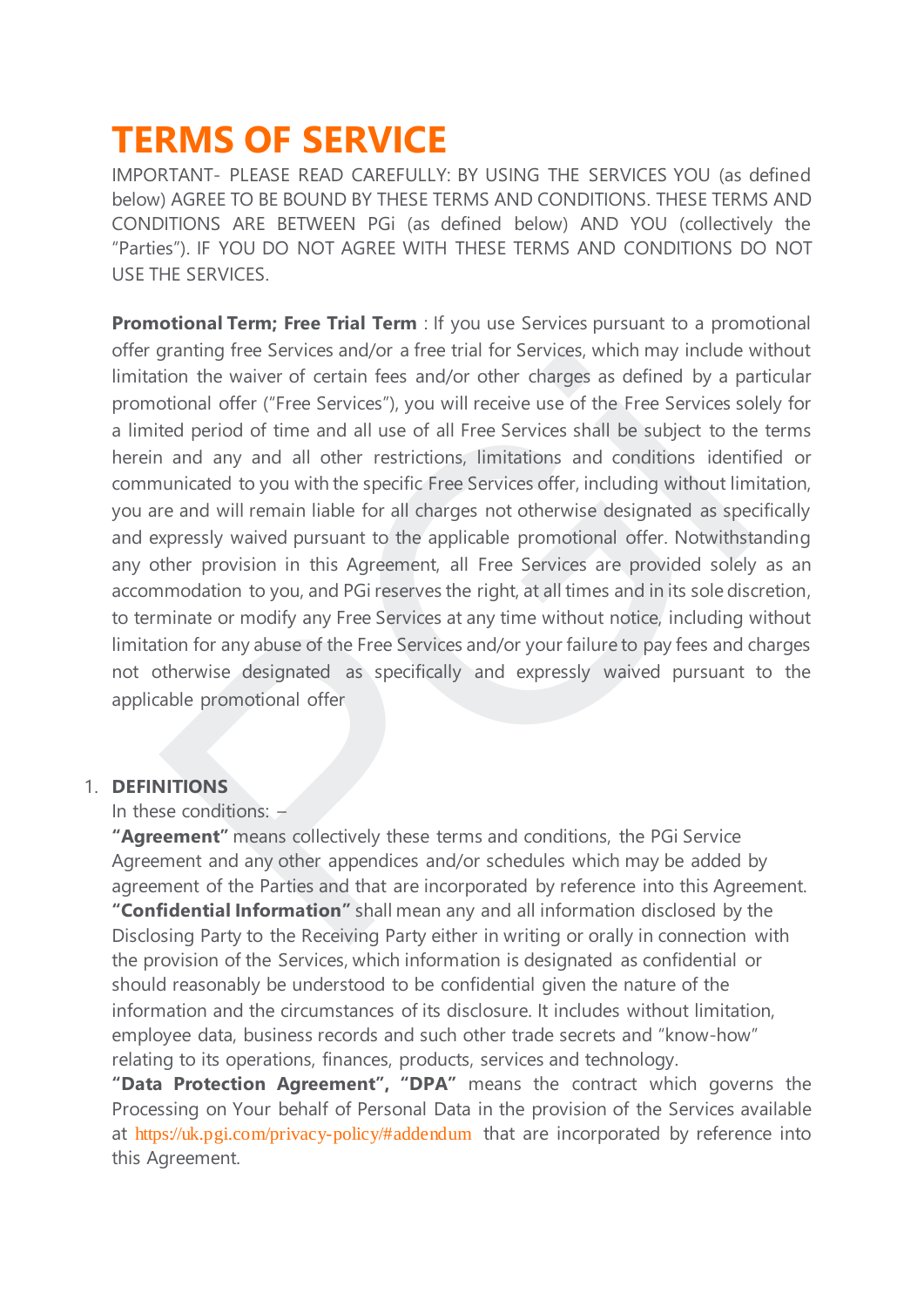**"Data Protection Legislation"** means the General Data Protection Regulation (EU) 2016/679on the protection of individuals with regard to the processing of personal data and on the free movement of such data, Directive 2002/58/EC concerning the processing of personal data and the protection of privacy in the electronic communications sector (Directive on privacy and electronic communications), any national laws or regulations implementing the foregoing , and any amendments to or replacements for such laws and regulations. "**Processing**", "**Personal Data**", "**Data Controller**", and "**Data Processor**" shall have the meanings contained within the Data Protection **Legislation** 

**"Disclosing Party"** shall mean the Party disclosing the Confidential Information to the other Party, whether by itself, its officers, employees, agents or representatives. **"EU Standard Contractual Clauses"** means the Commission Decision of 5 February 2010 on standard contractual clauses for the transfer of personal data to processors established in third countries.

**"Force Majeure Events"** meaning any act or event beyond the reasonable control of a Party, including but not limited to geographic or climatic conditions, wind, fire, flood, Act of God, riot, war, strike, carrier outages, governmental acts or orders or any other similar or dissimilar act or event.

**"Licensed Services"** shall mean those Services that are available under a Subscription Plan, including without limitation GlobalMeet, GlobalMeet Webinar and GlobalMeet Webcast Services. Please note Additional Terms of Service under clause 13.

**"Minimum Commitment"** shall mean any minimum commitment for use of the Services by You during the Term of this Agreement. "**Named User"** shall mean an individual designated and identified by You as an organizer/administrator who is authorized to schedule conferences using the Licensed Services. "**PGi"** means Premiere Conferencing (Ireland) Limited of West Cork Technology Park, Clonakilty, Co. Cork, Republic of Ireland, a company incorporated under the laws of Ireland with company registration number 350634 and VAT ID number IE6370634N **ISONITY STEAREM STEAREM STEAREM STEAREM STEAREM STEAREM STEAM STEAM PRINCIPLY (For the transfer of personal data to process agents or represent trandard Contractual Clauses" means the Commission Decision of 5 Feor standar** 

**"Receiving Party"** shall mean the Party receiving the Confidential Information from the other Party whether by itself, its officers, employees, agents or representatives. **"Related Services"** shall mean any ancillary services associated with the Services included but not limited to the verbatim transcription of any recorded communication between You and a third party/parties. **"Services"** shall mean PGi audio, web and video conferencing services ("PGi Meeting Solutions"), including without limitation, any PGi desktop, tablet and mobile applications associated with the PGi Meeting Solutions, Sites and Related Services. **"Site(s)"** any and all web sites offered by PGi to provide the Services. **"Subscription Charge"** shall mean charge payable by You on a recurring basis where You have entered into a Subscription Plan.

**"Subscription Plan"** means a fixed term plan which relates to the Licensed Services as specified in the PGi Service Agreement **"Term"** means collectively the Initial Term and any Renewal 30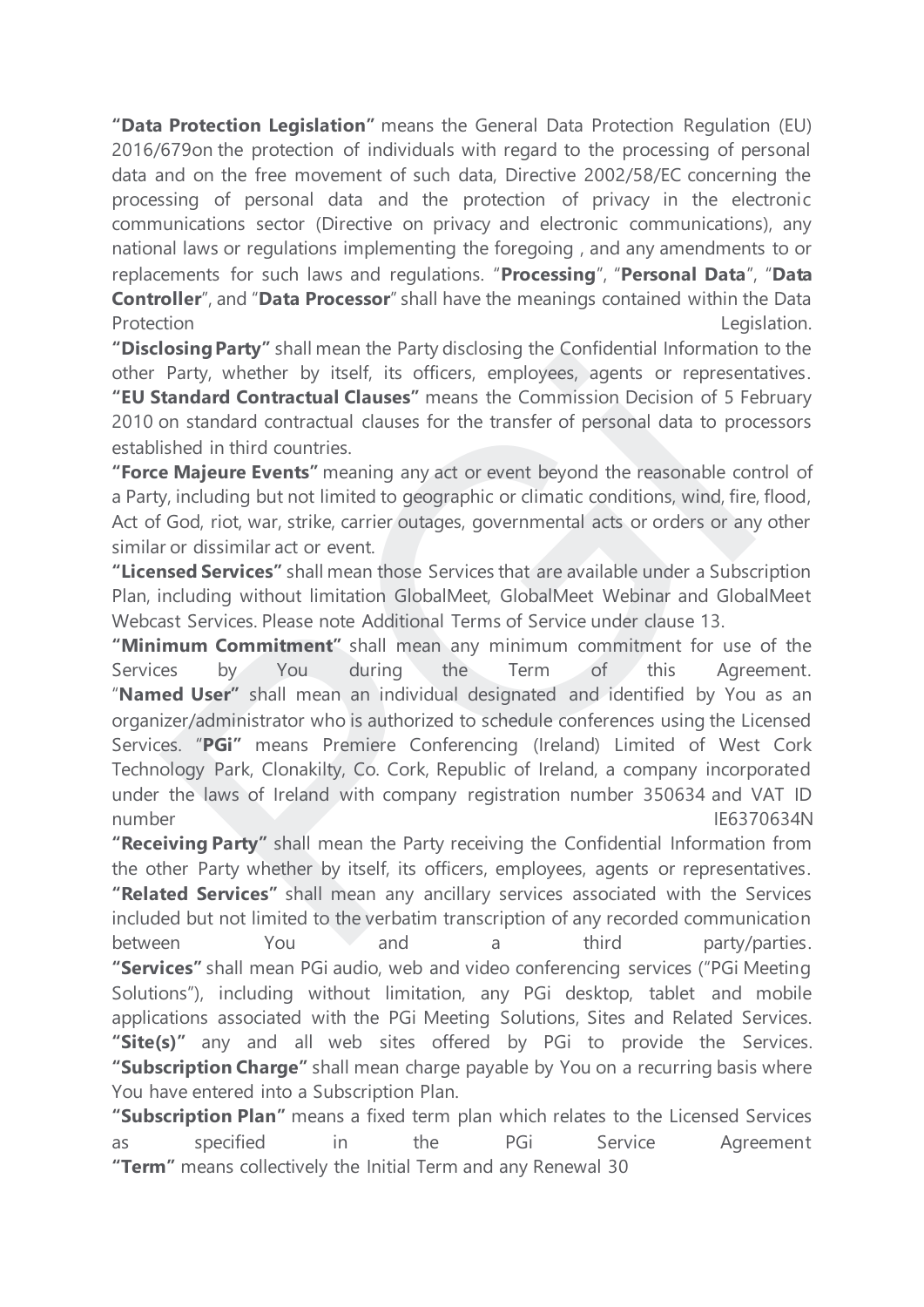(s), as more particularly set out in this Agreement. **"You", "Your"** or **"Customer"** means a party acting strictly in the course of a business and with whom PGi has entered into this Agreement.

### 2. **USE OF THE SERVICES**

**2.1** PGi will provide or procure the provision of the Services and Related Services to You in accordance with this Agreement.

**2.2** To gain access to and use the Services You may be required to create a log-in ID that will enable You to get Services´ access numbers, keys, web conferencing URL and passcodes ("ID"). You are responsible for keeping Your ID safe and secure. Each subscription to the Services is for a single organisation only. You may choose to authorise Your employees to use Your ID but must ensure that Your employees also comply with the terms of this Agreement and, in particular, You must ensure that access to ID is immediately terminated in the event of the early termination or at expiration of this Agreement.

**2.3** If PGi has reasonable grounds to believes that Your ID is being used in any way which is in breach of this Agreement or in any way which is illegal or fraudulent (including without limitation any use in contravention with this clause or clause 4), PGi reserves the right to immediately suspend Your access to the Services and to block access to Your ID until the issue has been resolved to the satisfaction of PGi and/or terminate this Agreement in accordance with the terms hereof. Please note the terms of clause 4.4 below which deals with payment by You for unauthorised and/or fraudulent use of the Services. Sources (*ii*), Four are responsible for keeping Follom ii) sale and secure<br>Figition to the Services is for a single organisation only. You may cho<br>rise Your employees to use Your ID but must ensure that Your employe<br>in th

**2.4** The Services may be used for Your business purposes only. You will not market, resell or reproduce the Services for any purposes and in conjunction with Your lawful use of the Services. You also agree to not offer or use the Services as a service bureau by which the Services can be accessed by third parties or by which information produced pursuant to the Service is sold or given to third parties via pay per call or any other such arrangements whatsoever.

**2.5** You acknowledge that in order to protect Your account from unauthorised usage PGi will automatically set certain security features on the account which shall include (i) music whilst on-hold, (ii) random passcode selection, and (iii) post-conference usage reports. PGi will invoice you for all usage on the account and will not take responsibility for any cost incurred by you for fraudulent activity where You have selected to disable these security features.

### **2.6 No Emergency Calls**

PGi is not a telephone service provider, and THE SERVICES ARE NOT INTENDED TO support OR CARRY any emergency calls to any emergency services of any kind. You need to make additional arrangements in order to access emergency services.

# 3. **LICENSE AND COPYRIGHT**

**3.1** Without prejudice to the generality of clause 2.2, from and including the Effective Date under the PGi Service Agreement, and subject to the payment of any fees due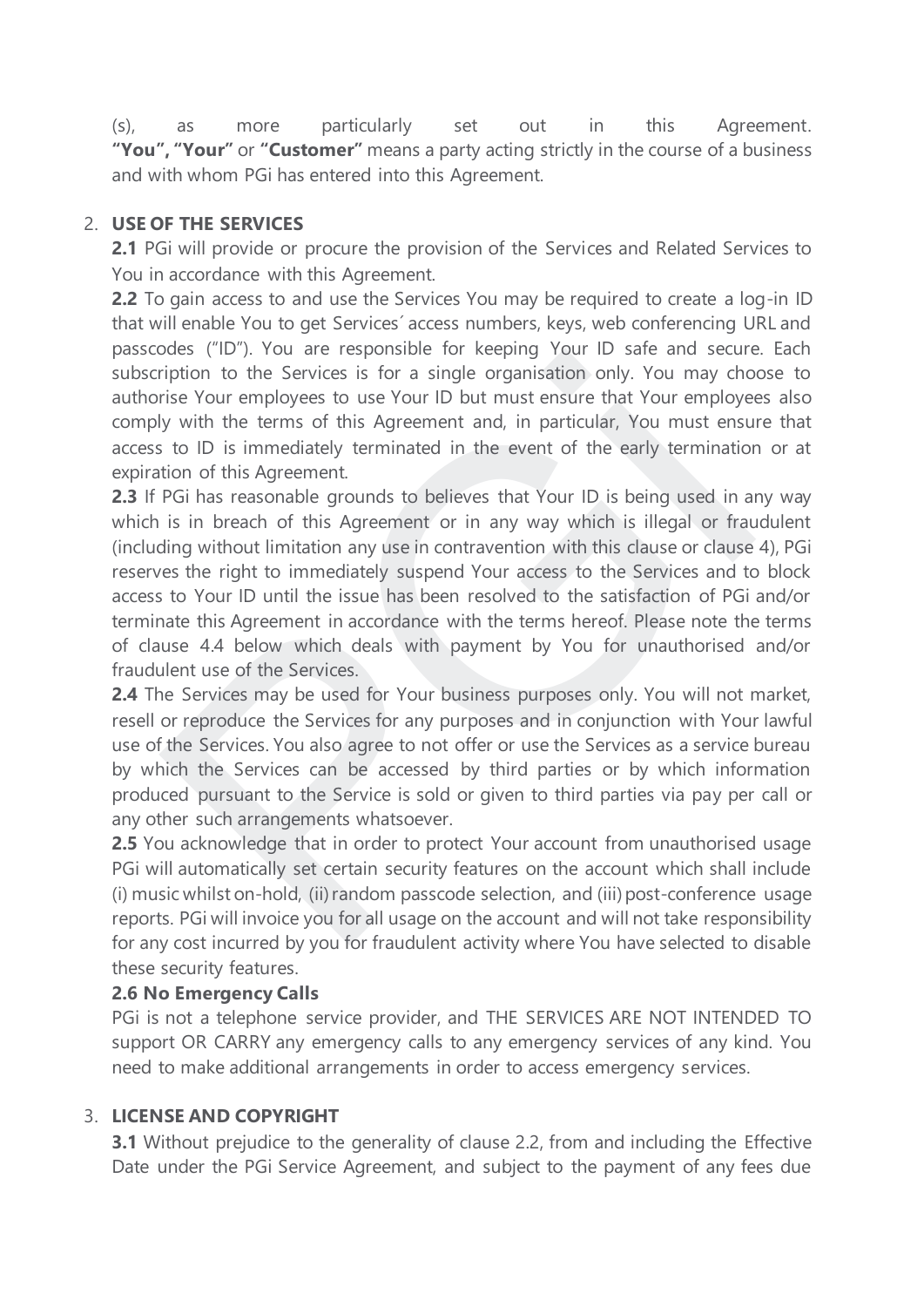(and any other terms of this Agreement), PGi grants You a non-exclusive, nontransferable, non-sub-licensable revocable right to use the Services for the Term. You shall not reverse engineer, modify, decompile, disassemble, translate or otherwise attempt to derive source code from any part of the Services or (for the benefit of any doubt) any associated software.

**3.2** You shall not remove, alter or obscure in any way any proprietary rights notices or marks e.g. copyright notices). Except as required for use of the Services, You have no right or license to use any of the trademarks or trade names owned by, licensed to or associated with PGi and its suppliers (the "PGi Marks"). However, and notwithstanding, even in the event of such prior approval, You agree to immediately cease and desist using the PGi Marks upon notice from PGi or upon termination of this Agreement.

**3.3 Submissions.** As between PGi and You, PGi alone will own all rights, title and interest, including all related intellectual property, to any suggestions, ideas, feedback, improvements, recommendations or other information created, conceived, or reduced to practice, by You or on Your behalf.

**3.4** PGi warrants that it is entitled to grant the rights as referred to under clause 3.1 above to You.

#### 4. **RESPONSIBILITY FOR CONTENT AND USE**

**4.1** You warrant and represent that You are the owner or licensee of any content that You upload, store, record or otherwise transmit through the Services through internet, including but not limited to photographs, caricatures, illustrations, designs, icons, articles, text, audio clips, and video clips (collectively, "the Content"). You are solely responsible for the Content including making and keeping backup copies of the Content. You warrant and represent You will not publish, store, post, upload, record or otherwise transmit the Content that: (i) infringes any third party's copyright, patent, trademark, trade secret or other proprietary rights or rights of publicity or privacy; (ii) violates any law, statute, ordinance or regulation (including without limitation the laws and regulations governing export control, unfair competition, anti-discrimination or false advertising); (iii) is defamatory, trade libelous, unlawfully threatening or unlawfully harassing; (iv) is profane, indecent, obscene, harmful to minors or child pornographic; (v) contains any viruses, Trojan horses, worms, time bombs, cancelbots, corrupted files or other computer programming routines that are intended to damage, detrimentally interfere with, surreptitiously intercept or expropriate any system, data or personal information or property of another; or (vi) is materially false, misleading or inaccurate. **4.2** You shall not knowingly, wilfully or recklessly: (1) use the Services through internet in connection with chain letters, junk mail, surveys, contests, pyramid schemes, spamming or any duplicative or unsolicited messages, or any use of distribution lists to any person who has not given specific permission to be included in such a process (commercial or otherwise); (2) harvest or otherwise collect information about others, including e-mail addresses, without their consent; (3) use, download or otherwise copy, or provide (whether or not for a fee) to a person or entity that is not a user of the Services any directory of other users or usage information or any portion thereof other In the event of such prior approach, to a gree to minetarative case and<br>the PGi Marks upon notice from PGi or upon termination of this Agreem<br> **ubmissions.** As between PGi and You, PGi alone will own all rights, tilt, they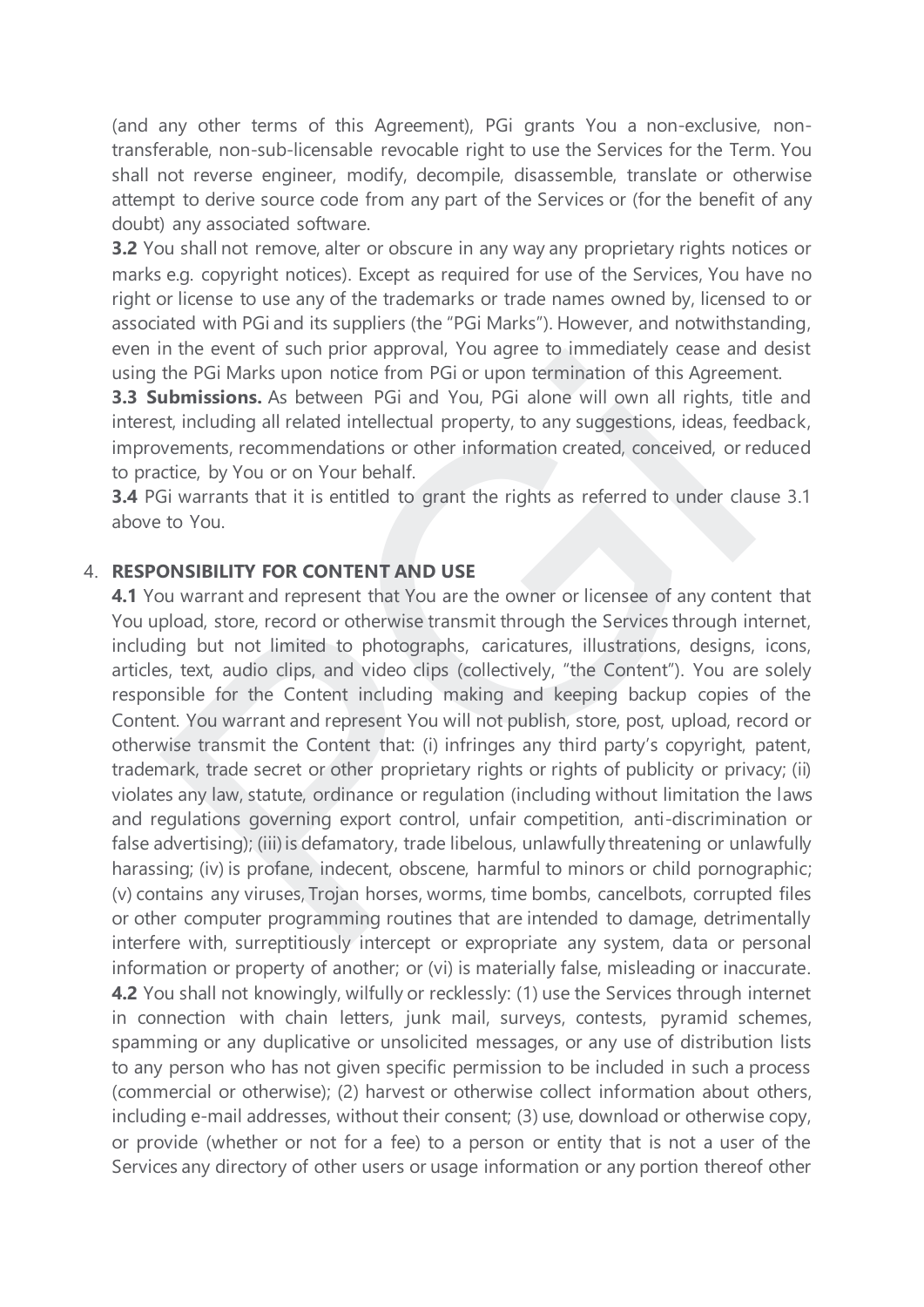than in the context of Your use of the Services; (4) knowingly interfere with or disrupt networks connected to the Services or violate the regulations, policies or procedures of such networks; (5) attempt to gain unauthorised access to the Services, other accounts, computer systems or networks connected to the Services, through password mining or any other means; or (6) use the Services for illegal purposes (including without limitation, gambling or betting). PGi or its suppliers may, at their discretion and upon reasonable belief, take any reasonable action they deem necessary, if Your conduct fails to conform with this Agreement or which may create liability for PGi.

**4.3** You acknowledge that PGi has no control over the content of the information transmitted by You through the Services and that PGi does not access, view or listen to any Content in order to examine the use to which You put the Services or the nature of the information You send or receive except as necessary for the performance of the Services.

**4.4** You agree that You will be responsible for and be liable for the payment of all usage on Your account which expressly includes any unauthorized or fraudulent access of the Services.

### **4.5 Links**

The Services may include links to other web sites ("Linked Sites"). You acknowledge and agree that such links are provided for convenience only and do not reflect any endorsement by PGi with respect to the providers of the Linked Sites or the quality, reliability or any other characteristic or feature of the Linked Sites. PGi is not responsible in any manner for any matter associated with the Linked Sites, including without limitation, the content provided on or through the Linked Sites or Your reliance thereon. PGi MAKES NO REPRESENTATIONS OR WARRANTIES WITH RESPECT TO ANY LINKED SITES. CUSTOMER'S USE OF ANY LINKED SITES IS SUBJECT TO THE TERMS AND CONDITIONS APPLICABLE TO THAT SITE AND SOLELY AT YOUR OWN RISK. Intend by You through the Services and tar and a Follows hot content in order to examine the use to which You put the Services or the information You send or receive except as necessary for the performances.<br>Solution and t

### **4.6Compliance**

4.6.1. You represent and warrant that neither You nor any of your officers, directors, employees, agents or other representatives has performed or will perform any of the following acts in connection with this Agreement or any related agreement, any compensation paid or to be paid hereunder, or any other transactions involving the business interests of PGi: directly or indirectly, though itself, themselves, a party with an interest, or an intermediary, offer, pay, promise or authorize to offer, pay, or promise any money, gift, or anything of value, to any person or entity, whether private or governmental, for the purpose of obtaining or retaining business, securing any improper advantage, or inducing or rewarding any favourable action.

4.6.2. You represent that neither You nor your employees, officers, directors, affiliates, agents, contractors, or representatives are employed by a foreign government, government agency, state-owned entity, public international organization, political party, political party official, or candidate for political office.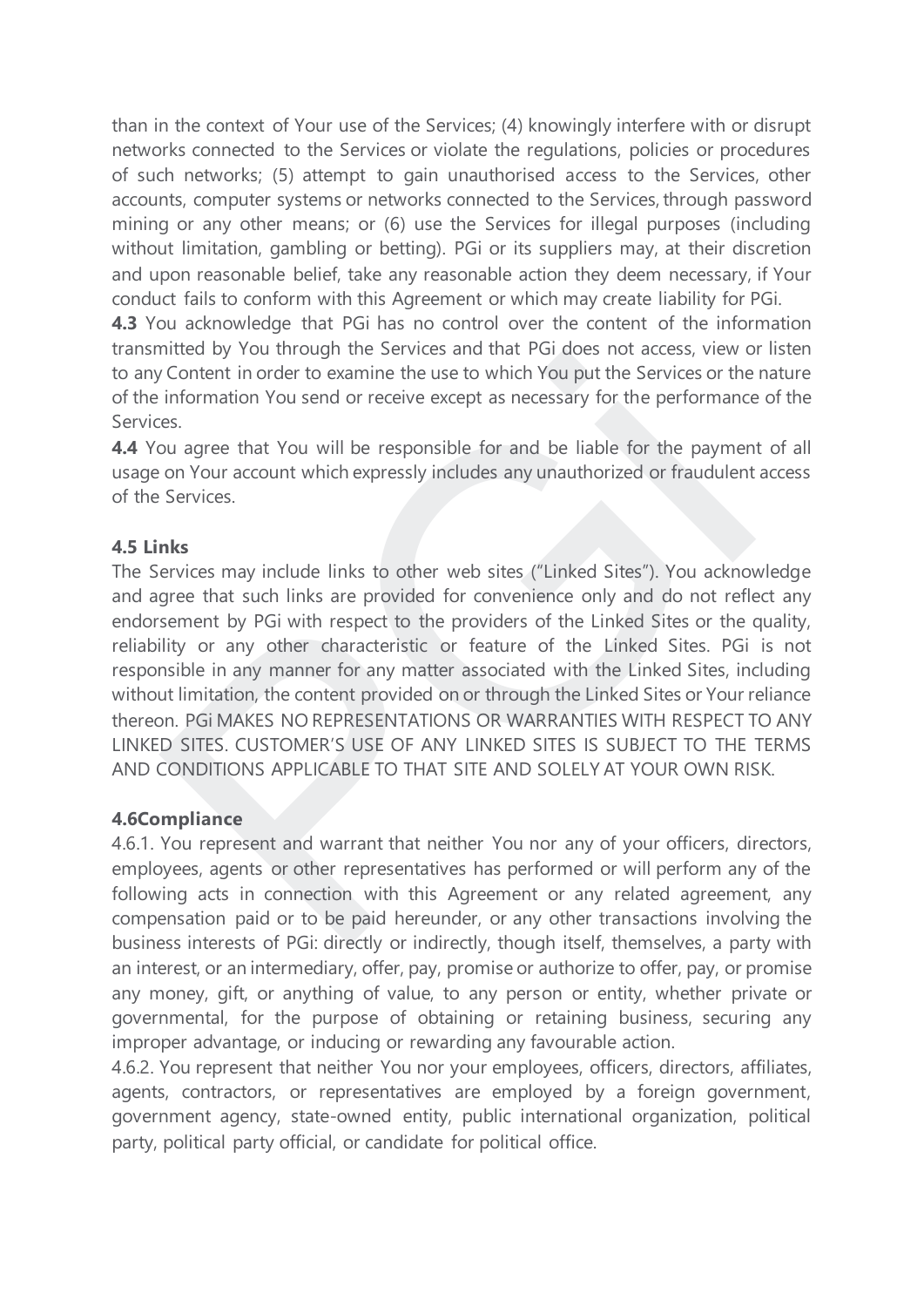**4.7** You acknowledge and agree that You shall indemnify, defend and hold PGi, its offices, directors, employees, affiliates and its suppliers harmless from any claims, losses, damages, penalties or costs (including without limitation reasonable attorney's or expert witness fees) arising out of Your (or any individual or entity accessing the Services through Your account) (i) use of the Services in violation of this Agreement; (ii) violation or alleged violation of any applicable laws or regulations with respect to the Services; or (iii) infringement of any intellectual property rights of any third party.

# 5. **INTERNATIONAL SALE OF GOODS, EXPORT AND IMPORT CONTROL LAWS AND REGULATIONS**

You shall comply with and agree that You are responsible to ensure the Services are used by You in accordance with all applicable laws relating to use of Services under this Agreement (including without limitation any laws relating to the use of VoIP-based services). Without limiting the foregoing, PGi has notified You that the use of the Services is subject to U.S. and other applicable export control laws. You represent that You are not prohibited end user under U.S. and other applicable export and antiterrorism laws. The application of the United Nations Convention on the International Sale of Goods is hereby expressly excluded. **EXENTING**<br> **EXENCITY**<br> **EXENCITY**<br> **EXENCITY**<br> **EXENCITY**<br> **EXELCITY** TO THE SURVE TO THE SURVENTIFIC THE SURVENTIFIC THE SURVENTIFIC THE SURVENTIFIC THE SURVENTIFIC THE SURVENTIFIC THE USE OF SURVEY ON UNITABLE THE THE O

### 6. **AGREEMENT CONCLUSION AND TERMINATION**

**6.1** This Agreement shall take effect and may be renewed as set forth under the PGi Service Agreement.

**6.2Termination for convenience**. Either party may terminate this Agreement for convenience at the end of the Term as described under the PGi Service Agreement.

**6.3** You understand and accept that unless notice of termination is provided to PGi that the Services shall continue to be provided and You shall continue to be responsible for payment of the fees due.

**6.4** In the case whereby a specific term or a Renewal Term has not been agreed or an Initial or Renewal Term have expired and the renewal thereof is under negotiation, Your continued use of services beyond such Initial or Renewal Term will be on interim basis and based on these Terms and Conditions. In this case, You shall give sixty (60) days´ notice to PGi in writing to discontinue the Services. Your accounts will be terminated at the end of the month following receipt of that written notice.

**6.5 Termination for cause**. On or at any time after the occurrence of any of the events outlined below, either Party may terminate this Agreement (the "Terminating Party") with immediate effect and by way of written notice to the other Party (the "Defaulting Party").The events are:

1. The Defaulting Party is in breach of an obligation under this Agreement and in the event of breach capable of remedy fails to remedy the same within 14 days after receipt of a written notice by the Terminating Party giving full particulars of the breach and requiring it to remedy that breach, notwithstanding in the case of payment default by the due date, PGi may in its sole discretion decide to suspend the supply of Services and/or deactivate Your account;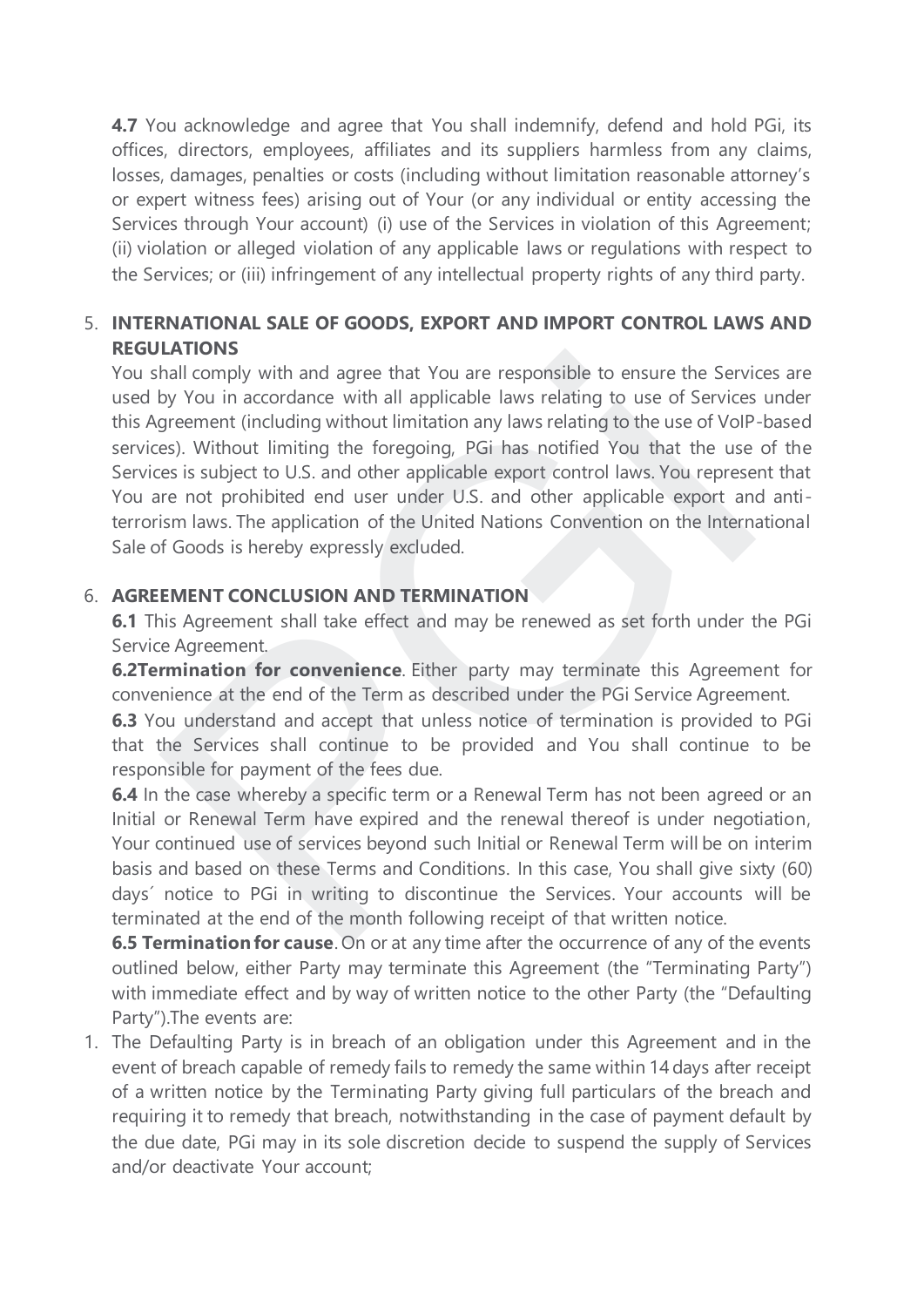- 2. The Defaulting Party passes a resolution for voluntary winding up or a court of competent jurisdiction making an order for the compulsory winding up or dissolution of the Defaulting Party;
- 3. The Defaulting Party is unable to pay its debts as they fall due or makes an arrangement or composition with its creditors generally or making an application to a court of competent jurisdiction for protection from its creditors generally;
- 4. At the sole discretion of PGi (acting reasonably), Your illegal, fraudulent or improper use of the Services or if deemed necessary by PGi (acting reasonably), to prevent interruption or disruption to the PGi network, its business or other customers or suppliers.

**6.6** In the event of termination of the Agreement before its expiry and which is not due to a breach by PGi, or if PGi terminates due to Your breach, You remain responsible for the shortfall resulting from Your failure to meet, if applicable, any Minimum Commitment or Subscription Charges for the Term, which amount shall equal the difference between the Minimum Commitment or Subscription Charges multiplied, as applicable by the number of months, quarters or years in the Term left unexpired less any payments for actual usage made by You during the Term. entiative of termination of the Agreement before its expiry and which<br>the event of termination of the Agreement before its expiry and which<br>a breach by PGi, or if PGi terminates due to Your breach, You remain respe<br>e short

**6.7Effect of termination**. Upon termination of this Agreement pursuant to this Clause 6 any indebtedness owed to PGi becomes immediately due and payable and PGi is relieved of any further obligation to provide the Services to You pursuant to this Agreement.

**6.8** Clauses or other provisions expressed or implied to survive expiry or termination shall survive expiry or termination.

# 7. **CHARGES, PAYMENT AND FINANCE**

**7.1** All orders made pursuant to these Terms and Conditions are subject to credit verification and acceptance by PGi and PGi will not be bound to supply the Services unless and until PGi accepts the positive result of such credit verification.

**7.2** Charges for the provision of the Services shall be invoiced at the end of each calendar month. The payment of invoices is due within thirty (30) days from the date of the invoice, without any deductions by way of set-off, counterclaim or otherwise and time for payment shall be of the essence. For payments by Customers in Germany and United Kingdom, which amount on average to £380/€450 (excl. VAT) per month or below payment by direct debit is required.

**7.3** Interest is payable on all overdue accounts at the maximum rate legally applicable under the Late Payment in Commercial Transactions Regulations 2012. PGi reserves the right to recover from You any direct cost of effecting collection of any amounts due as well as any related costs or expenses such as solicitor and/or collection agency fees.

**7.4** You must notify PGi of any charge disputed in good faith, and with supporting documentation before the due date of the relevant invoice, or You will be deemed to agree that such charges are validly due and payable in full. You remain responsible to pay all undisputed charges by the due date.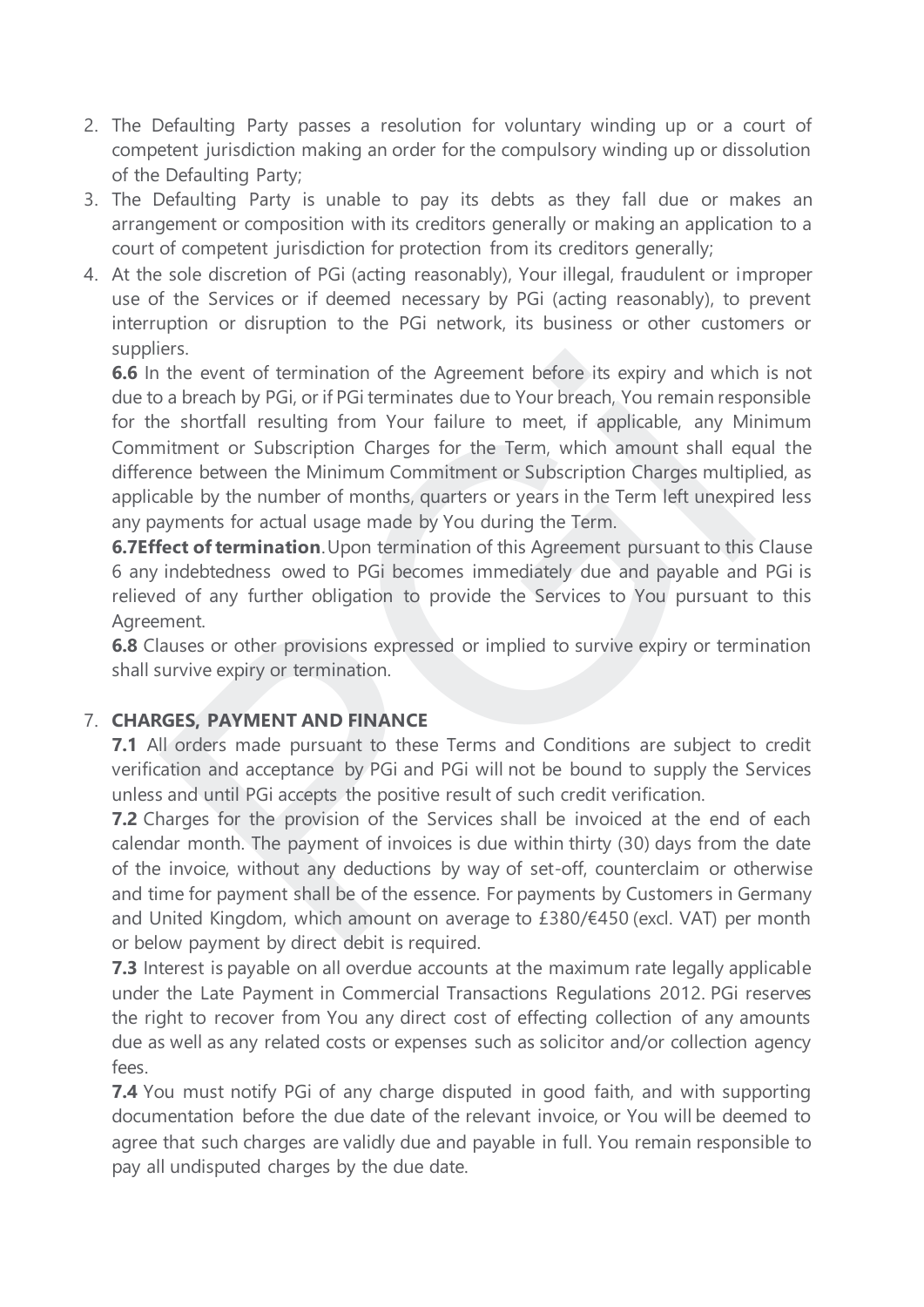**7.5** All rates are exclusive of value added tax and this will be charged by PGi where appropriate.

**7.6 Standard basis charges.** Where it is specified in this Agreement that the usage charges payable by You are to be determined on a usage basis, then You must pay all costs incurred in relation to the Services as set out in this Agreement.

**7.7 Minimum commitment***.* Without prejudice to clause 6.6, in the event You have agreed to a Minimum Commitment and You do not meet it in any given month, quarter or year (as applicable) You shall pay the shortfall equal to the difference between the Minimum Commitment less any actual usage made by You during that particular period

**7.8 Subscription Plan***.* Without prejudice to clause 6.6, in the event You have agreed to a Subscription Plan, if at the end of each month it is determined by PGi that You have utilised the Services in excess of or in addition to the level set forth in a particular tier during that month, then You shall pay to PGi all charges for actual usage or consumption incurred during that month on account of the Services utilised in excess of or in addition to the Services set forth in that particular tier at the overage rate detailed in the PGi Service Agreement, provided that You may adjust the package to an upward level at any time by providing PGi written notice and receive the benefit of the lower price. Fees payable for overage amounts shall be invoiced monthly, in arrears, on the basis of minutes of use. and period<br>and period many without prejudice to clause 6.6, in the event You have<br>ubscription Plan, if at the end of each month it is determined by PGi th<br>tilised the Services in excess of or in addition to the level set f

**7.9** It is understood and agreed between the Parties that any payments made during the Term that exceeded the Minimum Commitment or Monthly Subscription Charge shall not apply to, or in any way be credited against, any other, past or present payments of Minimum Commitment or Monthly Subscription Charge or the overall shortfall amount during the Term.

**7.10** PGi reserves the right, to change and adjust charges and/or fees at any time for access to or use of Services. Accordingly, it is Your responsibility to consult the PGi price list and instructions prior to and during the usage of the Services. New charges and/or fees shall become applicable upon being communicated directly or indirectly to You by PGi.

**7.11 International sales.** You acknowledge and agree that Services to affiliates that are provisioned or deployed outside the European Union may be subject to additional terms and conditions to reflect localized billing and taxation requirements and distinctions between foreign and European Union laws, rules and regulations in connection with the Services ("Localized Terms") provided You accept such terms in writing. Without limiting the foregoing and for the avoidance of doubt, localized billing is not authorized and will not be permitted under this Agreement unless and until dulyauthorized representatives execute a mutually-agreeable Affiliate Agreement or a written amendment to this Agreement and then solely to the extent as set forth in such Affiliate Agreement or amendment.

### 8. **SERVICE LEVEL AGREEMENT**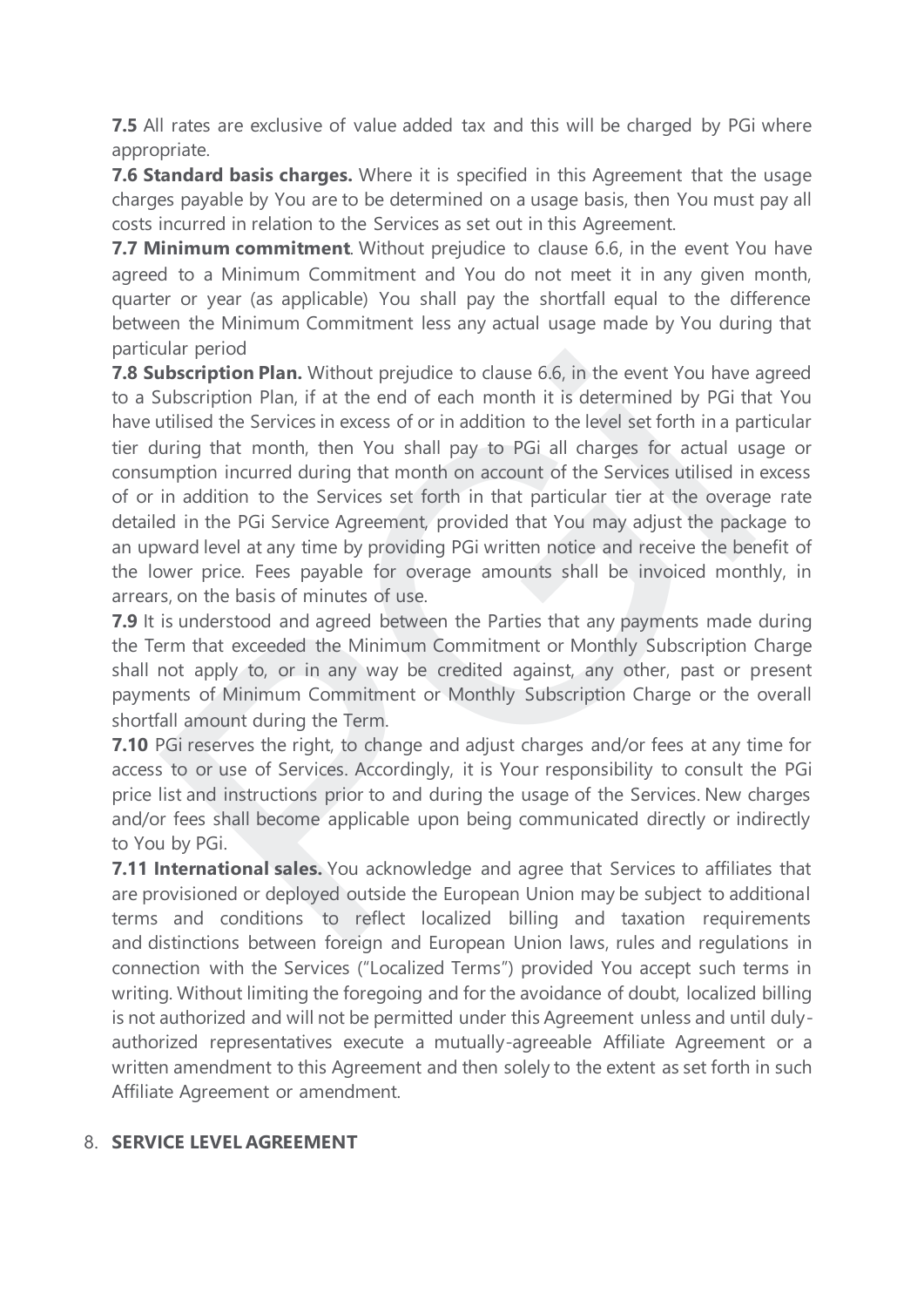**8.1** PGi will maintain a 99.9% platform availability for conference bridging ("committed service availability"). "Availability" or "available" is defined as the time that a service is operational and available for use by You. Calculation: Platform availability is calculated monthly per service as a percentage by dividing the number of hours the platform is available during the applicable month by the total number of hours in the applicable month, excluding in all cases Service outage time. Bridging Platform outage time is based on the total (scheduled and unscheduled) hourly outage time across a service. Platform outage time is measured from the time a PGi trouble ticket is opened to the time availability is restored to the customer. An outage condition exists when the customer does not have availability to a service. Scheduled outages include those outages planned by PGi as preventative or to accomplish platform growth or upgrades. **8.2Exclusions.** Outages resulting from the following items shall be excluded from the calculation of service outage time: (a) Scheduled maintenance; (b) Force Majeure Events (c) Customer negligence or wilful misconduct or the negligence or wilful misconduct of others authorized by the customer to use the services; (d) Any incompatibility or failure of the Customer's own equipment; (e) Any other occurrence for which liability has been disclaimed under this Agreement; (f) The act of the Customer. The loose of material and the evaluativity of a service. Schement doutges introduces<br>its planned by PGi as preventative or to accomplish platform growth or upp<br>**clusions.** Outages resulting from the following items shall b

**8.3Performance quality.**PGi will provide conference calling services at a 99% success rate. "Success" is defined as no material degradation in a conference call. Such success rate is measured by the number of trouble tickets raised against the number of conference calls that have taken place.

**8.4Customer support**. Customer Support is available 24 x 7, 365 days per year.

**8.5Remedy***.* In the event that PGi breaches the Committed Service Availability for three consecutive months or for any four months in any six-month period, then Customer may terminate this Agreement without further obligation as to its Minimum Commitment.

### 9. **DISCLAIMERS AND LIMITATION OF LIABILITY**

**9.1** PGi shall provide the Services with reasonable care and skill and PGi disclaims as far as the law allows any and all other terms, conditions and warranties relating to the Services, whether express or implied, including but not limited to implied warranties of merchantability or fitness for a particular purpose and non-infringement of third party rights. Services provided under this Agreement are provided on an "as is" and "as available" basis, and PGi shall not have any liability to any party, including but not limited to You, for the content of information transmitted by You through the use of the Services or any loss, delay, interruption or inaccuracy of such communications.

**9.2** The entire liability of PGi under or in connection with the supply of the Services, whether for negligence, breach of contract, misrepresentation or otherwise is limited to an amount equivalent to the fees (if any) paid to PGi by You for the Services performed during the twelve (12) month period immediately prior to the date of the event, act or omission giving rise to the liability.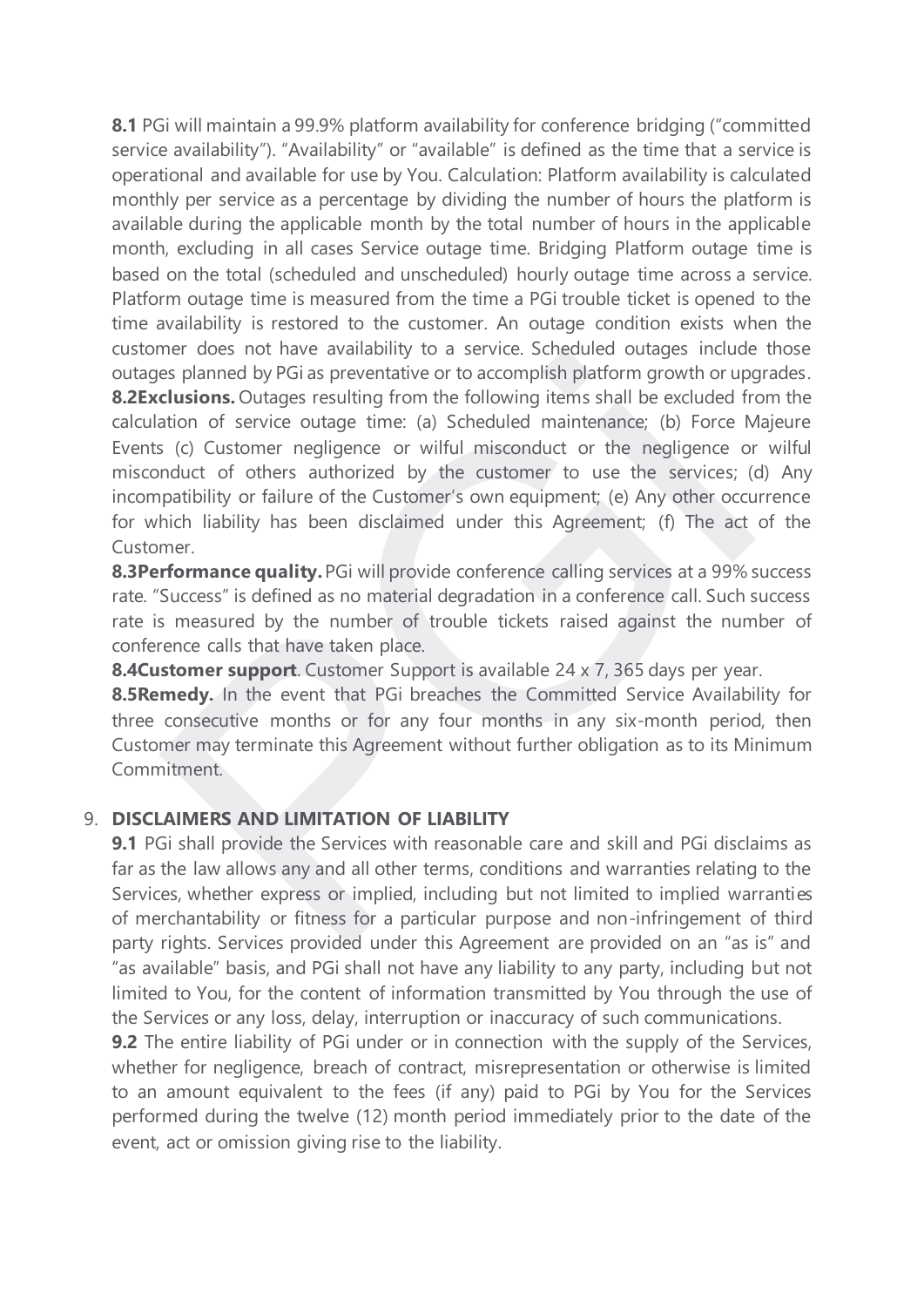**9.3** Neither Party is liable to the other, based on any theory of liability including negligence, breach of contract, misrepresentation, breach of warranty or otherwise, for (a) indirect, special, punitive or consequential damage suffered by the other, including, without limitation, loss of profit, goodwill, lost business opportunity or anticipated savings; (b) damages arising from lost data, lost technology, loss of rights or costs of procuring substitute services or any other substitution or solution; and whether occasioned by the Parties or their respective employees or agents.

**9.4** Neither Party shall be liable for any failure to perform, or delay in performance of, its obligations under this Agreement caused by Force Majeure Events.

#### 10. **CONFIDENTIALITY**

**10.1** The Receiving Party shall use its reasonable endeavours to keep secret all Confidential Information disclosed to it by the Disclosing Party.

**10.2** The Receiving Party shall not disclose any Confidential Information disclosed to it by the Disclosing Party, whether orally or in writing, to any third party without the Disclosing Party´s prior written consent.

**10.3** The obligation of confidentiality contained in this clause shall not apply or (as the case may be) shall cease to apply to information which: (i)At the time of its disclosure by the Disclosing Party is already in the public domain or which subsequently enters the public domain other than by breach of this Clause 10, or (ii) Subsequently comes lawfully into the possession of the Receiving Party from a third party; or. (iii) Is needed to be disclosed by You to its authorized users for the purpose of accessing or using the Services, or (iv) Is required to be disclosed by applicable law or order of a court of competent jurisdiction or government department or agency, provided that prior to such disclosure the Receiving Party shall advise the Disclosing Party of the proposed form of the disclosure. **EIDENTIALITY**<br>
The Receiving Party shall use its reasonable endeavours to keep sedential Information disclosed to it by the Disclosing Party.<br>
The Receiving Party shall not disclose any Confidential Information disclose<br>

#### 11. **DATA PROTECTION**

**11.1** You acknowledge that where PGi carries out activities on Your instructions using Personal Data, that You are the Data Controller and PGi is the Data Processor in respect of the Personal Data provided.

**11.2** Both You and PGi shall comply with the terms of the DPA in relation to PGi's Processing of Personal Data as a Data Processor. For purposes of the EU Standard Contractual Clauses attached to the DPA, Customer and its Affiliates shall be deemed data exporter and Customer´s signature of this Agreement shall be treated as its acknowledgment and acceptance to enter into those.

**11.3** As between You and PGi all Personal Data shall remain Your property.

**11.4** You acknowledge that PGi's Services may allow You to record meetings and to collect and utilise identifying information about Your participants. If You or Your users use the Services for direct marketing purposes or collect Personal Data through use of Services, You shall do so under Your responsibility and in compliance with laws. You hereby agree to indemnify, defend and hold PGi harmless from any and all claims, losses, damages, penalties and costs (including without limitation, reasonable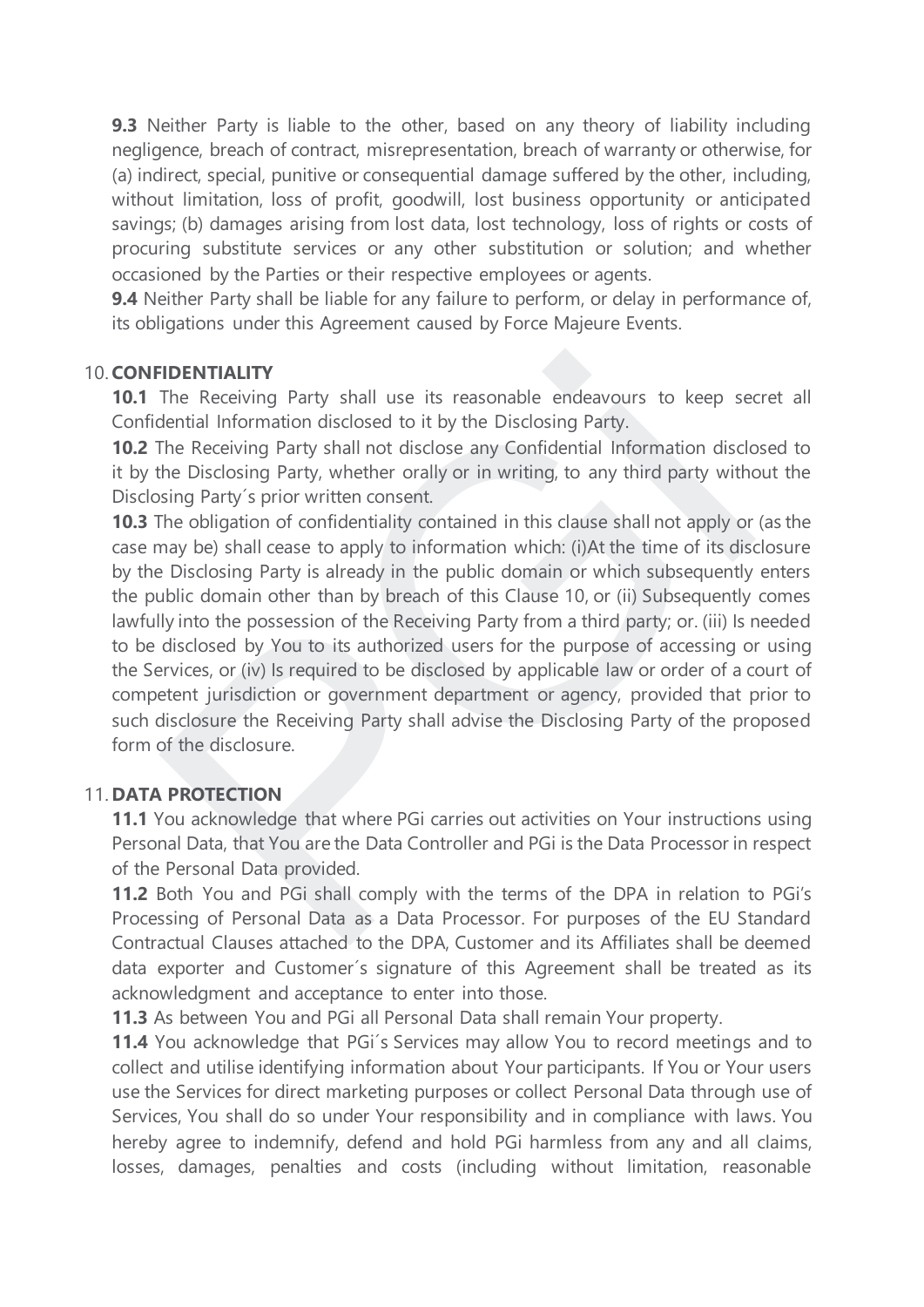attorney´s fees) arising out of Your or Your users violation of applicable legislation including obtaining all necessary consents and providing appropriate notice.

### **GENERAL**

**12.1 Waiver**. The failure by either Party to exercise, or delay by either Party in exercising, a right or remedy provided by any Agreement or by law does not constitute a waiver of the right or remedy or a waiver of other rights or remedies.

**12.2 Assignment**. You may not assign or transfer or purport to assign or transfer any of Your rights or obligations under this Agreement without first having obtained PGi's prior written consent.

**12.3 Third party rights**. Each party enters into this Agreement solely for its own benefit and purpose. Except for PGi's suppliers and/or affiliates as expressly provided herein, this Agreement in no way confers any rights upon, or imposes obligations on either of the parties toward, any third party, including but not limited to any recipient of content transmitted through the Services. The Agreement shall be binding upon and inure to the benefit of the Parties' successors, legal representatives and authorised assigns.

**12.4 Subcontracting**. PGi may perform any or all of its obligations under this Agreement through agents or sub-contractors.

**12.5 Notices**. All notices, requests, claims, demands and other communications required or permitted hereunder ("Notices") shall be in writing and shall be given (i) by delivery in person, (ii) by registered mail, or (iii) by electronic email, to the address of the other Party specified in the PGi Service Agreement or such other address as the Parties may specify in writing. If Customer has also a designated PGi Sales Representative, Customer must also provide written copy of any termination notice to such Sales Representative; provided such copy shall not relieve Customer of its obligations to follow any other noticing requirements as set forth in this Agreement. Customer hereby grants PGi consent to contact individual account holders to communicate information regarding PGi's services, including without limitation, upgrades, enhancements, end-of-life, modifications and/or other feature changes. **Examplement:** To dinay increasing of dansier of purploit to assign of dansies are rights or obligations under this Agreement without first having obtained written consent.<br> **Third party rights**. Each party enters into thi

**12.6 Severability**. If any provision of this Agreement is prohibited or held to be or becomes invalid, void or unenforceable in any jurisdiction, such provision or part will, as to that jurisdiction, be: (a) deemed amended to be valid and enforceable, or (b) if it cannot be so amended without materially altering the intention of the Parties, ineffective to the extent of such prohibition, invalidity or unenforceability and be deleted without invalidating the remaining provisions or parts of the Agreement and without the validity or enforceability of that provision in any other jurisdiction.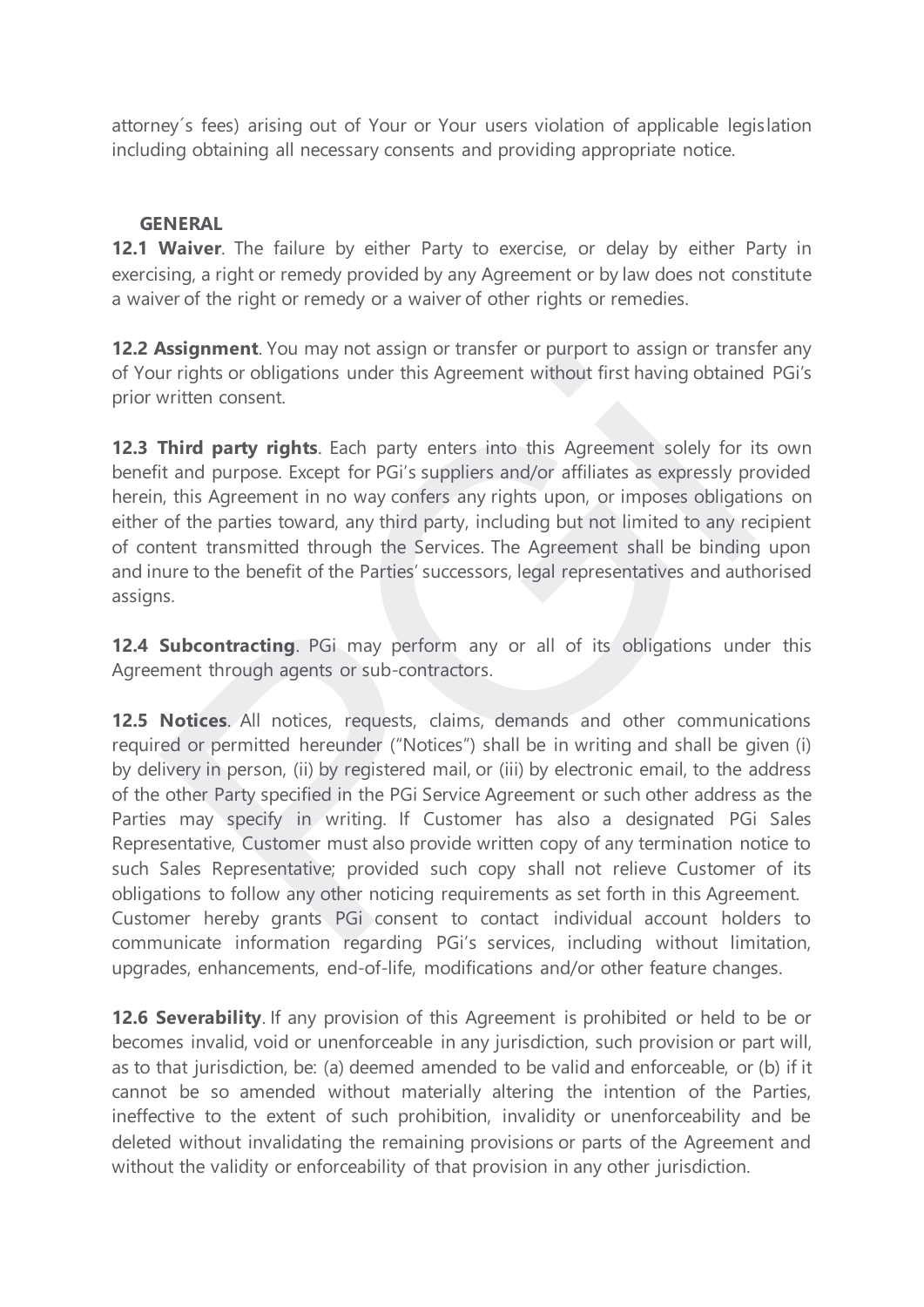**12.7 Amendment**. PGi may in its sole discretion amend these terms and conditions from time to time and such amended terms and conditions shall thereafter apply to You. You agree to be responsible for regularly reviewing the PGi web site to obtain timely notice of such amended terms and conditions. Any such amendments shall not affect any agreement concluded prior to any such amendments and each amendment shall be identified by a reference date. By using the Services after posting or delivery of the amended Terms, You will be deemed to have accepted and be bound by such amended terms and conditions.

**12.8Entire Agreement**. This Agreement, including the Appendices and Schedule hereto, sets out a full statement of the contractual rights and liabilities of the Parties and constitutes the entire agreement between them in connection with the subject matter hereof. All prior agreements, communications and representations – whether verbal or written – with respect to the Services are hereby superseded. No employee of either Party is authorised to make any representation or warranty not contained in this Agreement, and the Parties each acknowledge that they have not relied on any oral or written representation, or on any prior custom or usage. **ntire Agreement**. This Agreement, including the Appendices and Sc<br>
b, sets out a full statement of the contractual rights and liabilities of the<br>
onstitutes the entire agreement between them in connection with the<br>
in rer

**12.9 Governing law and jurisdiction**. This Agreement shall be interpreted and governed by the laws of the Republic of Ireland, and the parties agree to submit to the exclusive jurisdiction of the Republic of Ireland to resolve any disputes arising hereunder.

### **13.ADDITIONAL TERMS OF SERVICE**

The following additional terms of service (hereinafter "Additional Terms of Service") will apply in the event that You are purchasing or subscribing for one or more of the following Services in addition to the Terms and Conditions. To the extent that the Additional Terms of Services conflict with the Terms and Conditions, the Additional Terms of Service, as may be applicable, will prevail.

#### **13.1 GlobalMeet Services**

GlobalMeet® is part of the PGi Meeting Solutions. PGi offers GlobalMeet Services with audio conferencing functionality ("GlobalMeet Audio) and a web conferencing collaboration solution ("GlobalMeet Web"). GlobalMeet Audio and GlobalMeet Web will be charged on a usage and on a per minute basis.

### **13.2 GlobalMeet Webinar and GlobalMeet Webcast Services**

PGi (or any Affiliate of PGi) hereby undertakes to produce webinar and webcasting events utilizing the GlobalMeet Webinar and GlobalMeet Webcast software application platforms (the "Platforms") and various services and tools (the "GlobalMeet Webinar Services" and "GlobalMeet Webcast Services") that PGi offers Customer for use (a "GlobalMeet Webinar Event" and "GlobalMeet Webcast Event").

**License/Platform.** PGi hereby grants to Customer the non-exclusive, nontransferable, non-sublicensable, revocable right to access and use the Platforms, solely to the extent required to use the GlobalMeet Webinar Services and GlobalMeet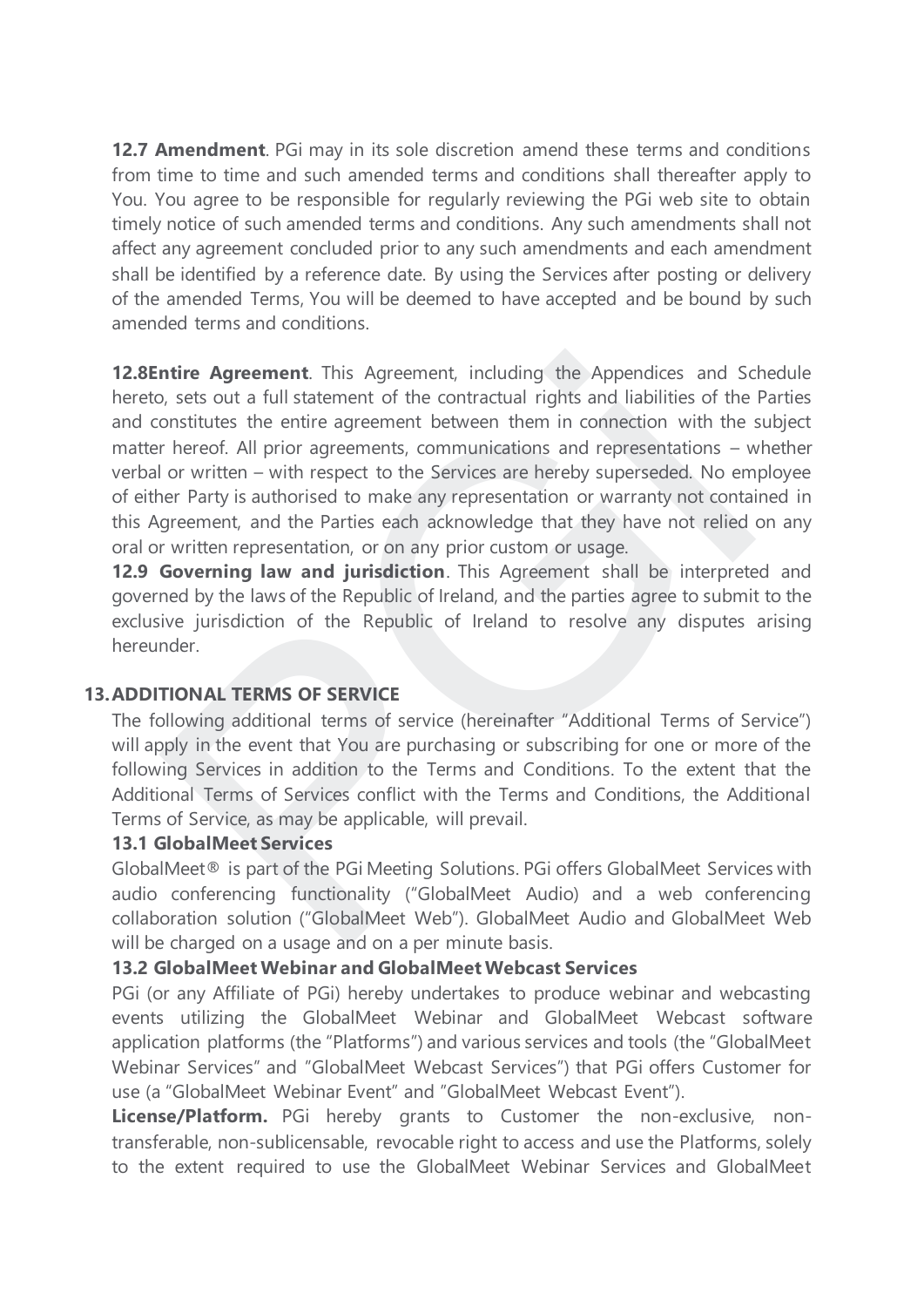Webcast Services and produce a GlobalMeet Webinar Event and GlobalMeet Webcast Event. Customer shall not allow someone other than Customer or PGi to manage a GlobalMeet Webinar or GlobalMeet Webcast Event.

**Modifications and Releases.** From time to time after the date of this Agreement, new releases to the Platforms may add, enhance or change the features and services available hereunder. Customers shall be entitled to use, if they choose, any such new features and services but additional charges may apply.

# **13.3 Licensed Services** (as defined under the Terms and Conditions)

## **Named Users licenses**

Named User licenses cannot be shared among multiple individuals and separate Named User licenses must be purchased for each individual. Named Users may only include up to the total number of Maximum Meeting Participants in any single conference. "Maximum Meeting Participants" means the maximum number of meeting participants, including the Named User, that may be in a conference using the Licensed Services at the same time, as designated by PGi. Only one conference using the Licensed services may occur at any given time (i.e. no concurrent meetings) per licensed Named User. Named Users may not combine with other Named Users or otherwise expand a conference using the Licensed Services scheduled by a Named User to allow more than the Maximum Meeting Participants. For each conference using the Licensed Services scheduled by a Named User, the Named User must (1) initiate or schedule the conference; (2) host the conference by entering as a presenter; and (3) act as an organizer of the conference through use of their organizer identification. Customer is at all times responsible for monitoring and maintaining the use of the Named User licenses within the foregoing parameters. A Named User designation may not be transferred to another Customer employee except upon (a) termination of the Named User's employment with Customer, or (b) with PGi's express prior written approval. d User licenses cannot be shared among multiple individuals and set of User licenses must be purchased for each individual. Named Users may do User licenses must be purchased for each individual. Named Users may even the t

**Increasing Named Users**. For so long as PGi supports such selections, you may increase your number of Named Users, at any time, by submitting your selections on your account page ("Account Page"). All selections for increases in Named Users by you will become an integral part of this Agreement, increase your Total Subscription Fee and be subject to automatic renewal. For the avoidance of doubt, all selections and resulting Named Users shall be subject to PGi's terms and conditions, including without limitation, these Terms of Service for use of the Licensed Services, you are fully responsible and liable for any and all selections made on Account Page, submission of selections to PGi using Account Page will be deemed your signature and authorization for such orders, and PGi has no obligation to investigate or confirm whether the party submitting an order via Account Page has authority to bind you.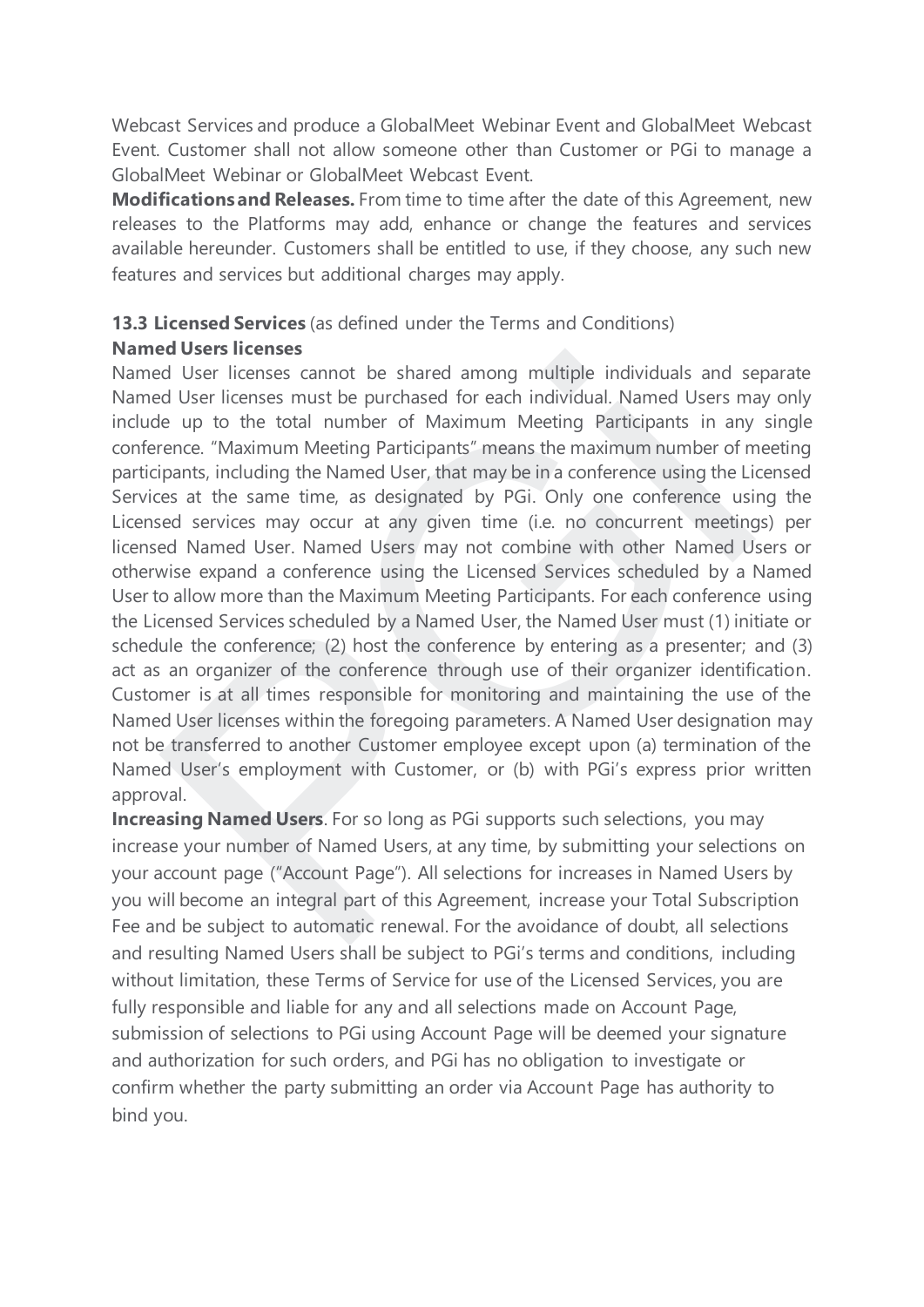#### **Payment Terms**

Customer will pay PGi a Monthly Subscription Charge per Named User in addition to any additional fees or charges for use of the Licensed Services, including without limitation any set up fees, overages fees, per minute fees or other fee or charge associated with use of the Licensed Services provided. Except for the Effective Date' s month Subscription Charge, all Subscription Fees are billed monthly in advance and non-refundable, and audio minutes not included in subscription plans are billed in arrears. For the avoidance of any doubt, Customer' s initial invoice for the Licensed Services will include the Subscription Charge for the initial month (prorated where applicable) and the Subscription Charge billed in advance for the upcoming month.. For the avoidance of doubt, Customer is not and will not be entitled to any partial month billing or credits or refunds of any kind, including without limitation in the event Customer elects to not use the Licensed Services during any billing period. Customer FURTHER acknowledges and agrees that PGi RESERVES THE RIGHT TO MODIFY OR DISCONTINUE ANY OR ALL OF LICENSED SERVICES AND ANY RELATED DIAL IN NUMBERS OR OTHER METHODS OF ACCESS AT ANY TIME. Except with respect to the Monthly Subscription Charge set forth in this Agreement, PGi may change or institute new charges and/or fees for additional features and access to or use of such additional features and applications (including for ancillary services) at any time and will use commercially reasonable efforts to provide prior notice in writing to Customer, provided that for the avoidance of any doubt, as set forth above PGi shall not change Customer´s Monthly Subscription Charge set forth herein. able reading that the substription Critique bined in a dividing to the upcoming the avoidance of doubt, Customer is not and will not be entitled to any billing or credits or refunds of any kind, including without limitatio

### **13.3.1GlobalMeet® Licensed Services**

GlobalMeet® may be subscribed as a Licensed Service under the following types:

- 1. Audio conferencing and web conferencing license; or
- 2. Web conferencing only license.

By using the GlobalMeet Licensed Services, Customer agrees to be abide by the Additional Terms of Service for Licensed Services and the Terms and Conditions.

# **13.3.2GlobalMeet Webinar and GlobalMeet Webcast Licensed Services**

GlobalMeet Webinar and GlobalMeet Webcast Services may be subscribed under a Subscription Plan. By using the GlobalMeet® Webinar and GlobalMeet Webcast Licensed Services, Customer agrees to abide by the Additional Terms of Service for Licensed Services and the Terms and Conditions.

### **13.3.3 WebEx Licensed Services**

WebEx® Services are part of the PGi Licensed Services offer and are supplied by Cisco WebEx. By using the WebEx® Services, Customer agrees to be abide by the Additional Terms of Service for Licensed Services, the Terms and Conditions and the WebEx Services terms of use which can be found at [http://www.webex.com/terms-of](http://www.webex.com/terms-of-service.html)[service.html](http://www.webex.com/terms-of-service.html).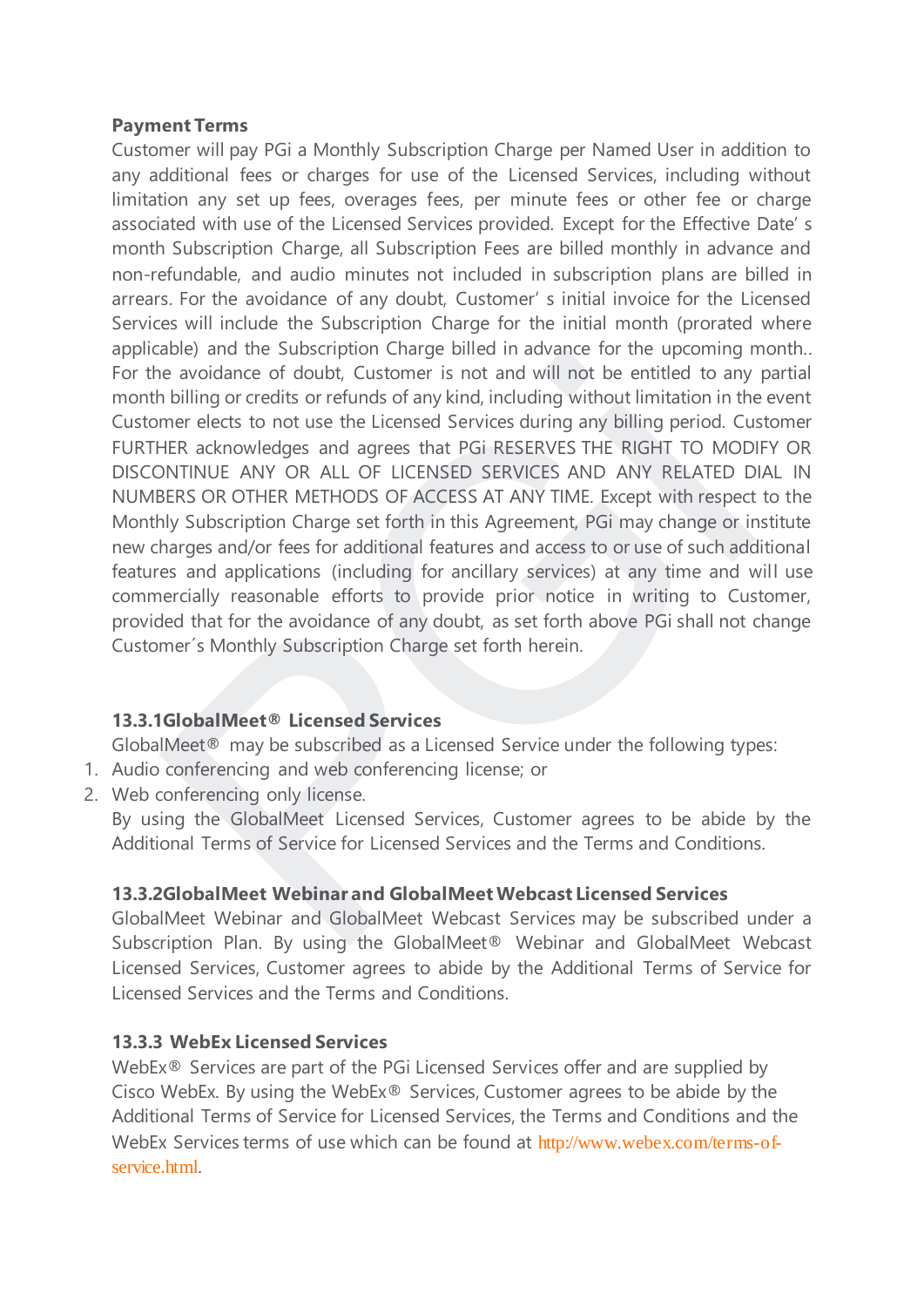#### **Term and Termination:**

After the initial term, the Webex Named User licenses shall automatically rollover for successive twelve (12) months terms, unless You notify PGi of Your desire to terminate those by written notice not less than 60 days prior to the end of the term in course.

In the instance of Webex Enterprise Edition Services; Named User licenses shall automatically rollover for successive twelve (12) months terms (each a "Renewal Term"; the Initial Term and Renewal Terms are collectively the "Term"), unless the Customer notifies PGi of its desire to terminate the Agreement by written notice not less than 60 days prior to the end of the "Term".

All WebEx licenses come with 1 GB free storage, any additional uncommitted storage used will be charged per GB used. Alternatively, additional committed storage can be purchased (5 GB minimum).

## **13.4 GlobalMeet audio conferencing Services integrated with Microsoft Skype for Business™ online**

**Provision of Audio Conferencing Services**. You acknowledge that the audio conferencing services for Microsoft Skype for Business is provided by PGi (and not by Microsoft or its affiliates). The audio conferencing functionality will not be available unless You have acquired the current subscription or license for Skype for Business.

**Permitted Audio Conferencing Countries**. Customers that acquire subscriptions for Services outside countries permitted by PGi or its suppliers, as determined in their sole discretion ("Permitted Countries") may not be able to use the Services in their home country or any other country that is not a Permitted Country. The Services may be restricted or unavailable to a conference participant that accesses a conference from a country that is not a Permitted Country. PGi may suspend or terminate the provision of Services without notice if deemed necessary by PGi to ensure compliance with applicable laws. That the end of the end of the reality.<br>
The end of the end of the reality and the comparison of the end of the end of the end of the end of the provides ased (5 GB minimum).<br> **GlobalMeet audio conferencing Services integr** 

**Consent**. You hereby consent to the provision of Customer information (Customer details such as passcodes and telephone access numbers) to Microsoft as part of the order process for and in connection with Microsoft's use of the information in connection with: (i) the provision of Skype for Business Online, (ii) the provision of support services and (iii) disclosure by Microsoft to PGi of Customer's call detail records related to Skype for Business Online for billing and technical use.

You hereby authorize PGi to access and give consent to use your information hosted by Microsoft in connection with PGi´s provision of the Services and the fulfilment of PGi's obligations in connection with the delivery of the Services.

**User Conduct**. Customer has all necessary rights to all data, software programs or services that Customer uses in connection with its access and use of Skype for Business Online, and Customer's use of any of the foregoing does not infringe intellectual property or other proprietary rights of any third party.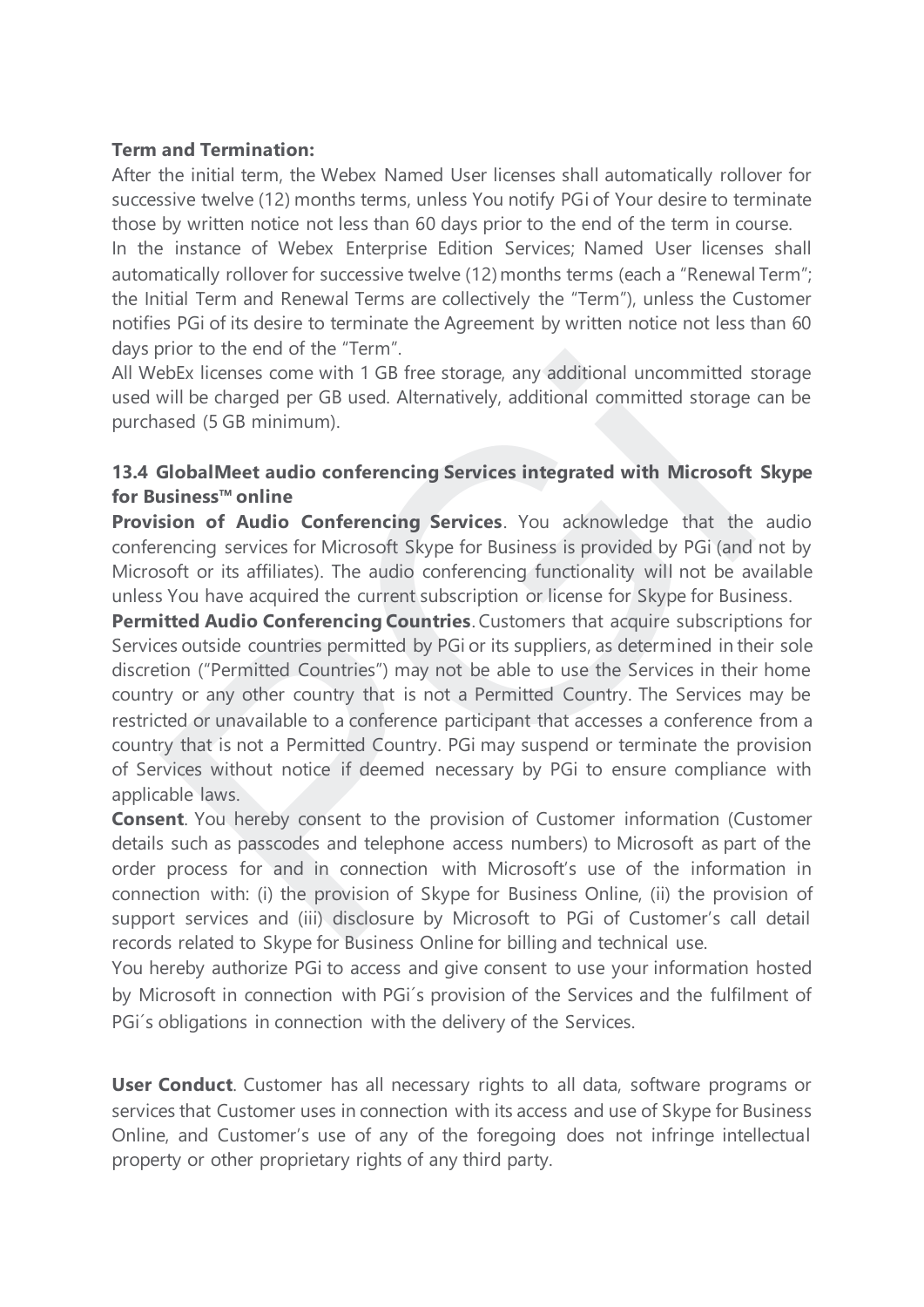### **14.BILLING FOOTNOTES, SERVICES AND FEES**

**14.1** Freephone pricing indicated designates freephone access from landline unless otherwise specified. Please note that additional charges may be incurred should freephone numbers be dialed via mobile phone and/or payphone.

**14.2** Pricing for moderator dial out is specific to dial out to landline unless otherwise specified. Additional charges may be incurred for dial out to mobile phones.

**14.3** For all Operator Assisted calls when using the "Click-To-Join" feature, dialing out to a mobile device will incur a surcharge of \$0.10/€0.09/£0.08/CHF0.10/DKK0.64/SEK0.89/NOK0.81 over the Local Dial-In and Dial-Out to Landline rates. Dial-out to United States or Canada will not incur this surcharge.

**14.4** PGi defines a typical conference call as 3 participants or more. For GlobalMeet ® and ReadyConference® calls with less than three participants, PGi will apply a minimum conference connections charge at the UK local access rate. This does not affect operator assisted calls and Licensed Services.

**14.5** Where no rates have been agreed, PGi standard list rates will apply. Standard list rates can be obtained from Your account manager. This does not apply to GlobalMeet Collaboration Enterprise licenses.

**14.6** Subject to execution of a local affiliate services agreement, PGi can offer billing in a number of currencies. PGi shall bill and You shall pay PGi in the currency so designated in this Agreement. Notwithstanding, where Parties have agreed to local currency billing, the Parties shall use the following methodology to set exchange rates for the purposes of converting the rates set forth in this Agreement to other currencies. PGi shall use, and shall bill You according to, the end of day exchange rates as published in the XE.Com on the Effective Date for the Term of this Agreement. ordination Assistero Lands witern dising the Chicago and political experience in a mobile device will incur a surcharge (€0.09/£0.08/CHF0.10/DKK0.64/SEK0.89/NOK0.81 over the Local Dial-<br>Dut to Landline rates. Dial-out to U

**14.7** PGi invoices the cost of the call on a per participant basis and rounds the price of the call to the nearest whole cent.

**14.8** Call set-up and disconnect charges apply to all inbound and outbound legs of all calls

**14.9** PGi applies a per minute surcharge to each Minute using US freephone access originating from Alaska, Hawaii or any US Territory, the Caribbean or Canada.

**14.10** Customer will be charged for each full monthly detail paper invoice, unless and until Customer specifically elects to receive online bill detail pursuant to the PGi' bill selection process:  $\epsilon$  21.00 / £19.00 / \$26.00 (these fees are subject to change).